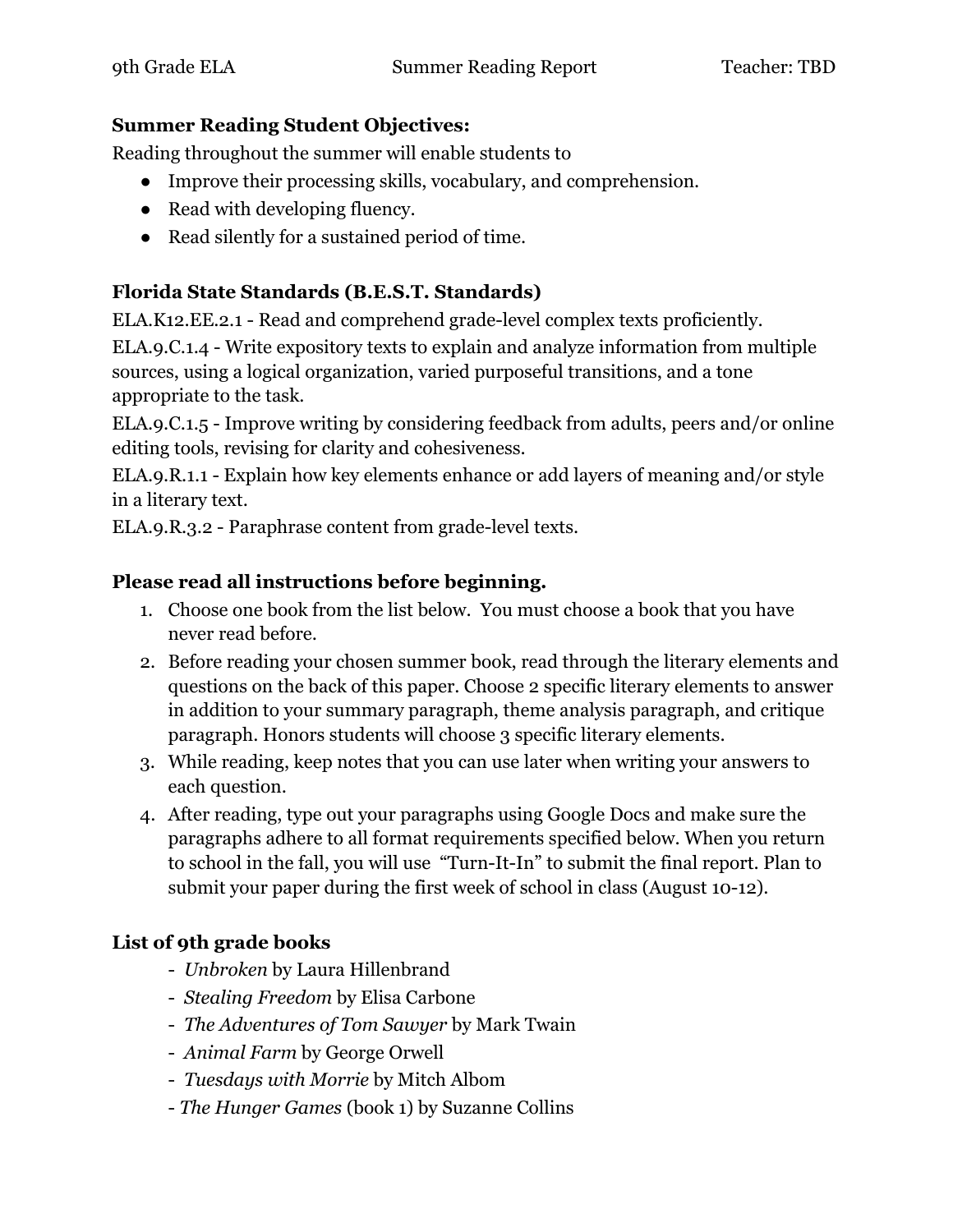#### **General Paper Guidelines (MLA Format)**

Before typing your essay on Google Docs, use the following settings:

- 12 point font size
- Times New Roman font
- Double spacing
- 1" margins

Typing Instructions (follow these instructions on Google Docs)

- Insert, Page Numbers, Number in Top Right Option without Title Page, Type your last name before the number with a space.

- Type first and last name on first line
- Type teacher name (TBD) on second line
- Type 9th Grade English on the third line
- Type the date of completion on the fourth line in the following format: (Day Month Year ex. 20 July 2022)
- Center align the book title on the fifth line
- Your first paragraph should begin on the sixth line
- Indent each paragraph

\*Each paragraph should be 5-8 sentences and take approximately a 1⁄2 page, meaning that your book report should be no shorter than two and a half pages and no longer than four full pages.

\*Honors students will be required to complete an in depth project in addition to the Summer Book Report during the first quarter of school. This project will be completed based on the book read during summer.

## **List of Literary Elements - Standard choose 2 - Honors choose 3**

**Questions are listed under the literary element to prompt you in your writing for each paragraph.** Setting:

- "In what ways does the setting help develop the story and characters?"
- "What words did the author use to describe the setting? What can you hear, see, feel or smell as you read?"

Character:

- "How does the author develop the differences of certain characters, especially his main character?"
- "In what ways (specific thoughts, words, actions, etc.) does the author show you the development and change in his main characters?"
- "Which character has changed the most in the novel? What has caused them to change? How do their changes contribute to the theme or the plot of the novel?"
- "What are the most interesting aspects of the main character?"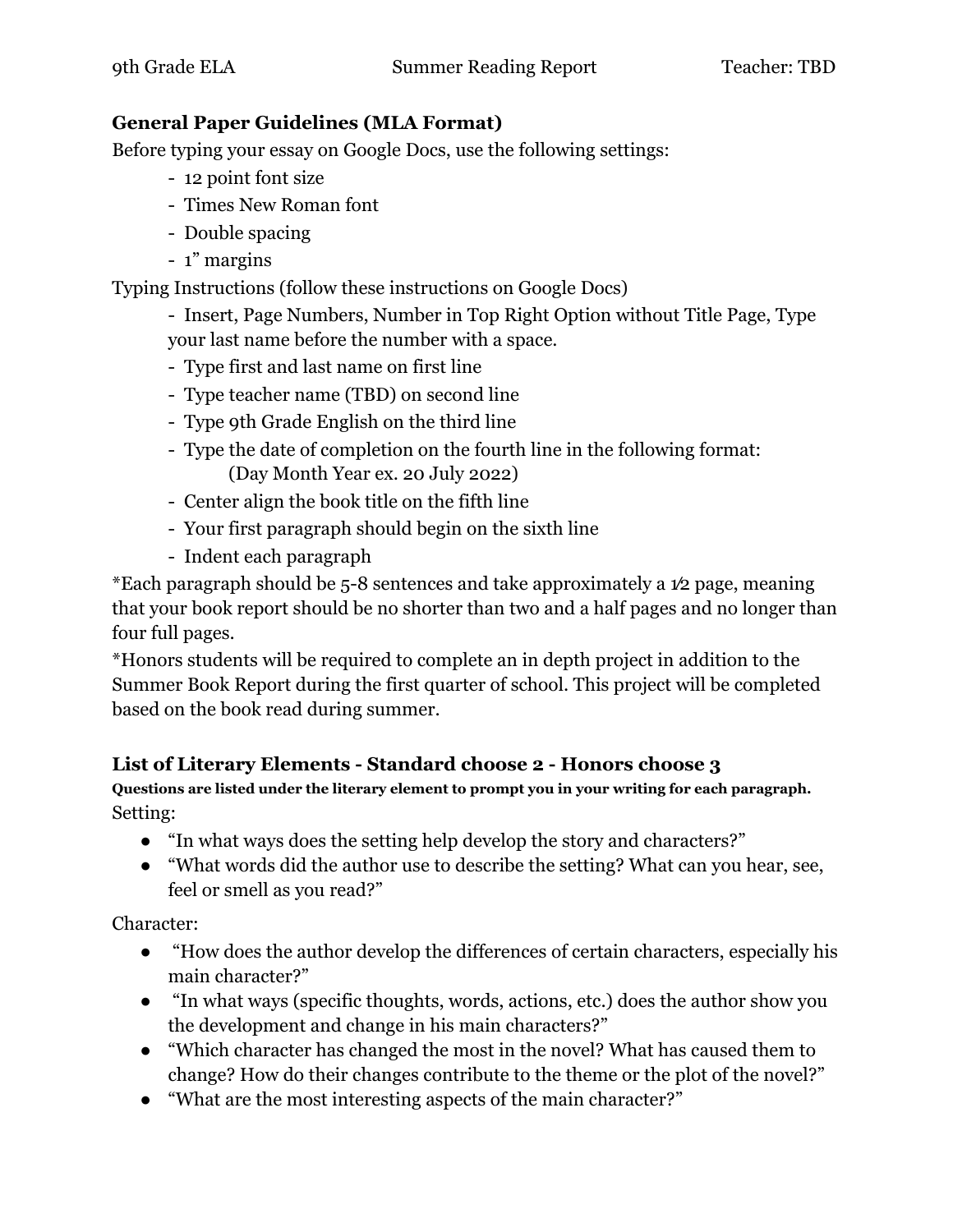#### Conflict:

"What is the primary conflict and was it powerful enough to earn an entire book being written about it?"

Mood/Tone

● "Compare and contrast the mood and tone of the novel and analyze how the differences contribute to their impact and style."

Audience appeal:

- "How does the author tell his story so that it appeals to (interests, pleases, stirs up) his audience?"
- "Did the author use language to create a feeling or picture in your mind? What words did the author use and how did s/he create this picture in your mind?"

Plot (Exposition, Rising Action, Climax, Falling Action, Resolution)

● "How does the plot keep you on the edge of your seat and wanting more?"

# **Paragraph Format**

Introduction Paragraph: Summary of the book

- Topic sentence should identify the title and author of the book and the main message the book proclaims.

- Discuss the main characters and conflicts in the book but do NOT include your opinions. Do not use first person pronouns or contractions in your writing.

Body Paragraphs (standard - 2 paragraphs) (honors - 3 paragraphs) Chosen literary elements:

- Topic sentences of literary elements should identify which element the paragraph is discussing.

- Paragraphs should use specific examples from the text and correct

documentation. Ie. "Quote from the text" (Last name page number)

Body Paragraph: Theme Analysis

- Analyze the themes and ideas the author wishes to convey about views of the world or revelations about human nature.

- Support themes with clear evidence from the text and proper documentation. Conclusion Paragraph: General critique and recommendation of the book

- Talk about the things you liked about this book and the things you disliked about it. Make sure to explain in detail why you like or dislike these things.

- Discuss what type of person would enjoy reading this book and provide an explanation for your choice. i.e. An athlete would enjoy reading this book because it discusses the ability to overcome adversity on and off the field.